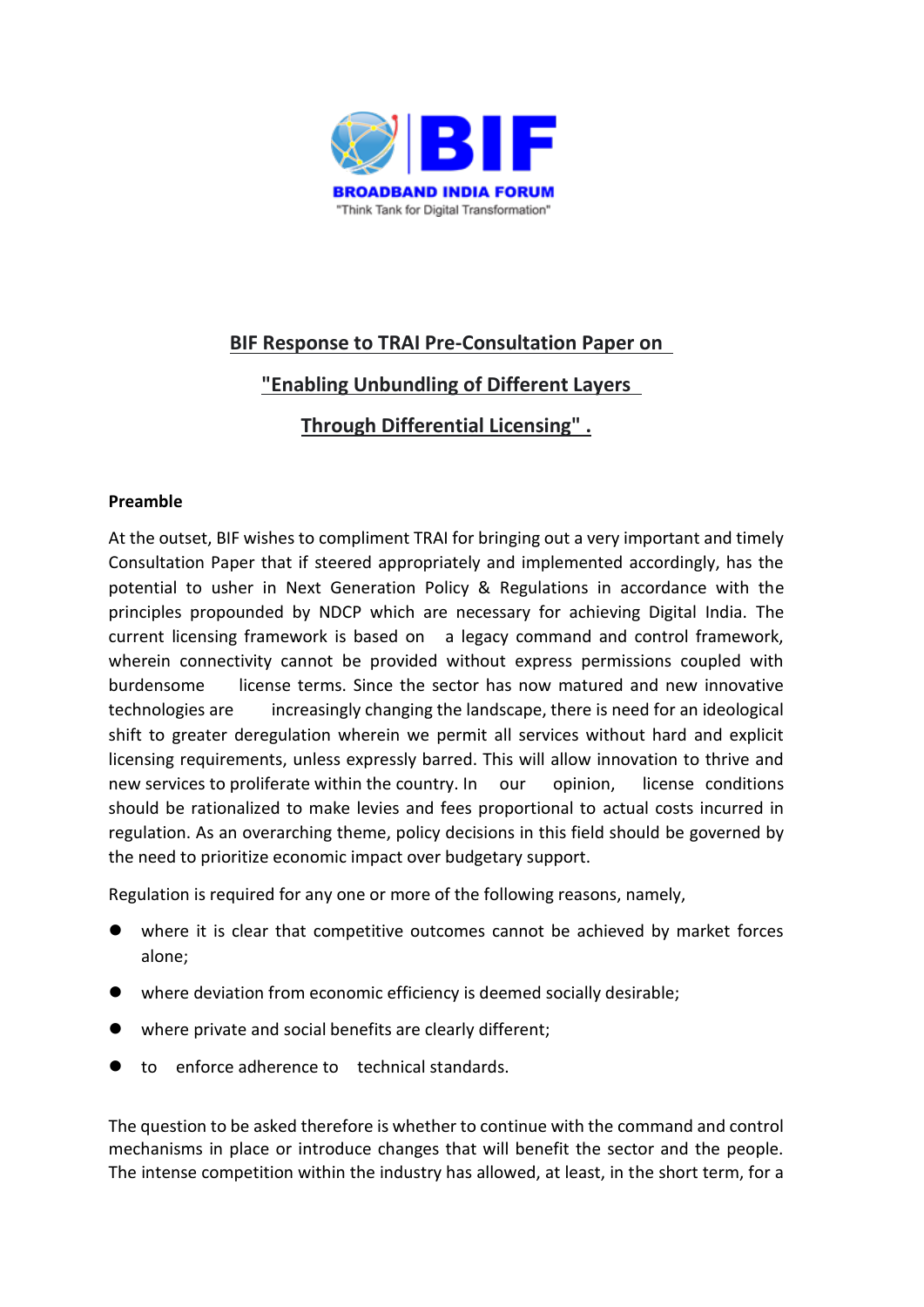seeming coalescence of enterprise and social benefits and hence there does not seem to be a need to review the same from the economic efficiency of a marketplace. If anything there is now the opportunity to review the onerous tax elements that have placed an enormous financial burden on the sector. While there is every recognition of the urgent need for change, this also requires calibration to avert any fiscal impact. .

The Central Government has the privilege for establishing, working and maintaining telecom services in India. It can part with this privilege under a licensing / regulatory regime. The exclusive privilege/right can be parted with in any of the multiple ways, including the following:-

- i. under a written license with prescribed conditions
- ii. under a written license agreement, with certain terms that are written and certain others that are inferred from the policy
- iii. under a written license agreement with terms that are not so stringent
- iv. under a regime that requires merely a registration
- v. under a regime that requires no licensing or even a registration.

In view of such a wide power / discretion available with the Central Government, this debate is very timely, since the technological advances, internet based services and multitude of other applications and services, have proliferated at such a pace in the last 5- 7 years that any incorrect policy decision could have a huge negative setback on the stated purpose of regulation, i.e., whether it has the effect of allowing or facilitating acquisition by consumers of the benefits of technological advances.

This is especially so, since a whole host of such technologies/innovations, applications & services are invaluable, not only to end-users, but also to all the stakeholders in the value chain and the economy. This has been borne out by the ICRIER-BIF joint study on the benefits of the economy as a whole which estimated that a 10% increase in the use of the Internet and the associated applications & services, results in a 3.3 % increase in the GDP. Given the fact that by placing Mobile Phones in the hands of over 90% Indians has resulted in a mere 6.5% contribution to the GDP, the Internet economy has the potential to provide manifold times contribution to the GDP. Hence liberalization of the Internet economy and the next generation applications including new & emerging technologies viz. 5G, M2M, IoT, ASI, Cloud, etc will provide the impetus that is required for these services to take off and flourish. Resorting to a rigid explicit licence in such cases would perhaps only negate most benefits. It will, moreover, unnecessarily increase the administrative workload and delay service deployment. If we are to realise Digital India, policy & regulation must work hand in hand to promote innovation and fair competition.

While advocating a liberal approach for new technology based next generation services, to have some sort of parity between incumbents and startups, it needs to be ensured that the existing licensing/regulatory framework be amended so that it has conditions that are more liberal than earlier for any existing player in the ecosystem. It should insist on "licenses" being required only when these are accompanied with exclusive rights such as access to spectrum, numbering resources, Right of Way etc.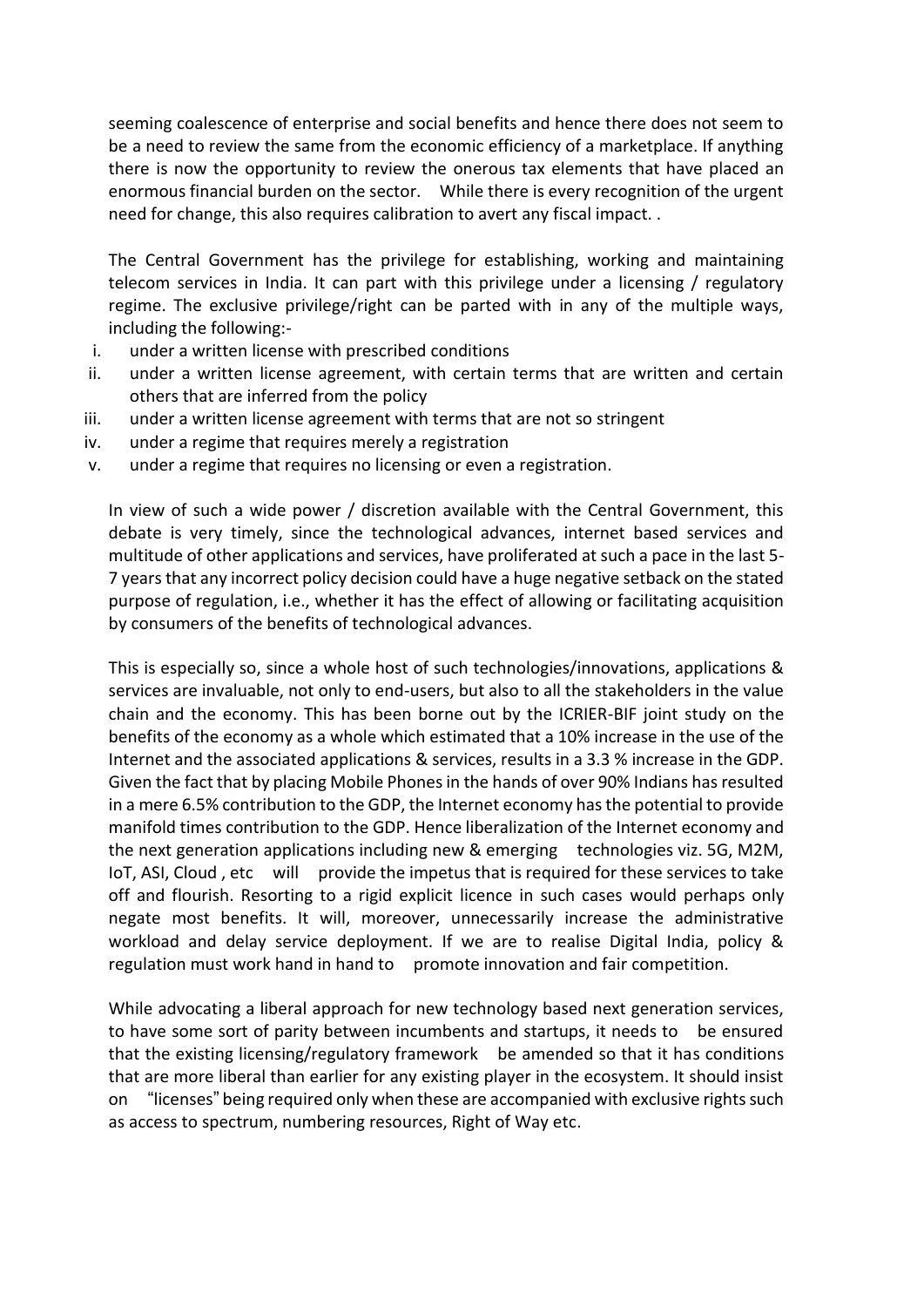For the TSPs, it may be apt to even suggest declaring a common sunset date and align all licensees to make pro-rata payments or credits on Licence Fees (LF) and spectrum usage charges (SUC) as one-time fees

- Some examples of license exempt services in the present regime include:With fast expansion of mobile telephone services, the Government decided to do away with the requirement of individual mobile handsets with the customer / subscribers (Public) and licensing of such handsets was subsumed in the overall wireless licence for the cellular infrastructure (BTSs, etc.). This was done considering the practical difficulties in granting licence for millions and millions of handsets.
- The wireless (wifi) modems / routers have played a crucial role in the spread of internet. With their fast deployment and growth, it was considered appropriate by many countries, including India, that the operation of such modems be exempted from licensing requirements,

Due to the huge number of devices involved (estimated at anything between 20-50Bn by year 2022) Under the conventional licensing regime, grant and issue of licenses (including periodical renewal) for such large number of devices is likely to be a mammoth task and might not bring in commensurate benefits for the society or large revenues for the government, this approach seems the most rational one.

A radically liberalized approach in the form of a simple online registration for service providers and those that wish to provide integrated services including the network layer through a choice of licensed spectrum and other associated rights viz. RoW, Numbering resources, right to interconnection, etc may be subjected to operate under a framework of some form of licensing.

Our response below is based on the principles and thoughts as contained above. It may be noted that the views/position taken is based on consensus and unified view of BIF, though not unanimous.

Q1. In your view, what could be the possible benefits and anticipated problems in having an unbundled licensing regime? Kindly suggest the measures that can be taken to overcome the anticipated problems (if any).

#### **BIF Response**

There would be innumerable benefits of an unbundled licensing regime . Notably it would unlock the potential of the transformative power of Digital Communications, which otherwise would have been stifled as the full potential of Next generation technologies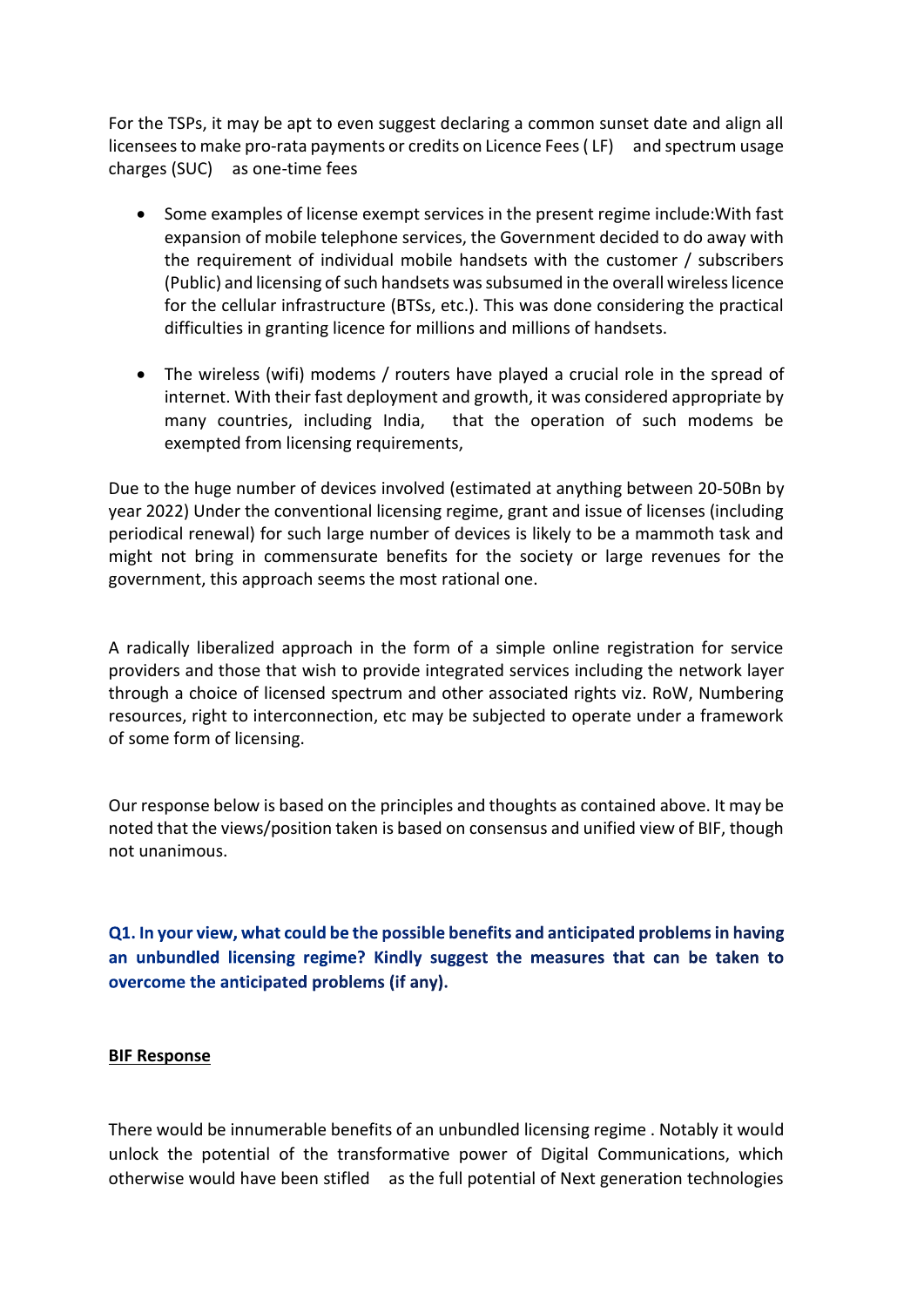would not be realised. Unbundling will lead to so many benefits that the sum of the parts is likely to far exceed the total.

The NDCP 2018 mentions that to enable the transformation in the sector, it is imperative to review the existing licensing & regulatory frameworks. It envisages enabling unbundling of different layers i.e. infrastructure, network, services and application layers through differential licensing as one of the strategies for catalyzing investments for the Digital Communications Sector. Unbundling of different layers will offer opportunities for sharing telecom resources (including networks) and thereby lead to its optimum utilization, which will contribute to achieving the objectives of NDCP along with additional revenue streams for the service providers. Unbundling , therefore becomes important from the point of view of all stakeholders viz. IP-1s, OTTs and service providers for next generation services

There are umpteen examples of the benefits of unbundling from existing studies & reports. The ICRIER-Vodafone joint study of 2009 showed how mobile connectivity led to a GDP growth of 1.2%. The World Bank-Mckinsey study of 2010 shows that a 10% increase in the usage of the internet leads to a growth of 1.3% of GDP. Furthur, the ICRIER-BIF joint study of 2017 shows the benefits of the internet on the economy as a whole which estimated that a 10% increase in the use of the Internet and the associated applications & services, results in a 3.3 % increase in the GDP. Given the fact that by placing Mobile Phones in the hands of over 90% Indians has resulted in a substantial contribution to the GDP, the Internet economy has the potential to provide manifold times contribution to the GDP and could lead to doubling or tripling of benefits.

It is obvious that such a move to unbundle licenses or permit different layers to hold different licenses is likely to encounter resistance from incumbents. Today's scenario

permits one entity to hold all categories of licenses. This ' Railway Compartmentalisation' approach on part of the operators is understandable and clearly needs to be reviewed and the imbalance arising out of the growing needs of the sector , is clearly required to be addressed. Part of it is due to onerous conditions in the existing licensing regime, burdens of levies and taxes . Of course, they have received benefits of monopoly/oligopoly and high valuation, migration to beneficial regime , etc. However, this approach is far from optimal when it comes to attracting new generation players in the areas of Next generation Infrastructure providers viz. IP1s, DataCentres, OTTs, Cloud Services, besides Wifi and Satcom players

To overcome the anticipated resistance from the incumbent players, we suggest that a migration package be offered to the existing operators to migrate to a more beneficial regime. However, this migration should be a settlement , for it to be sustainable and should be based on a 'no worse off 'philosophy. For the sake of re-iteration, we wish to state that this does not require any change in the Licensing Regime or the Indian Telegraph Act as mentioned from some quarters. This is based on the view expressed by BIF in its letter to the Authority in February 2017 which is premised on the view that Registration and even License exemption is a prerogative that is vested with the Licensor ( DOT ) under Section 4 of the Indian Telegraph Act\* to establish, maintain and work a telegraph within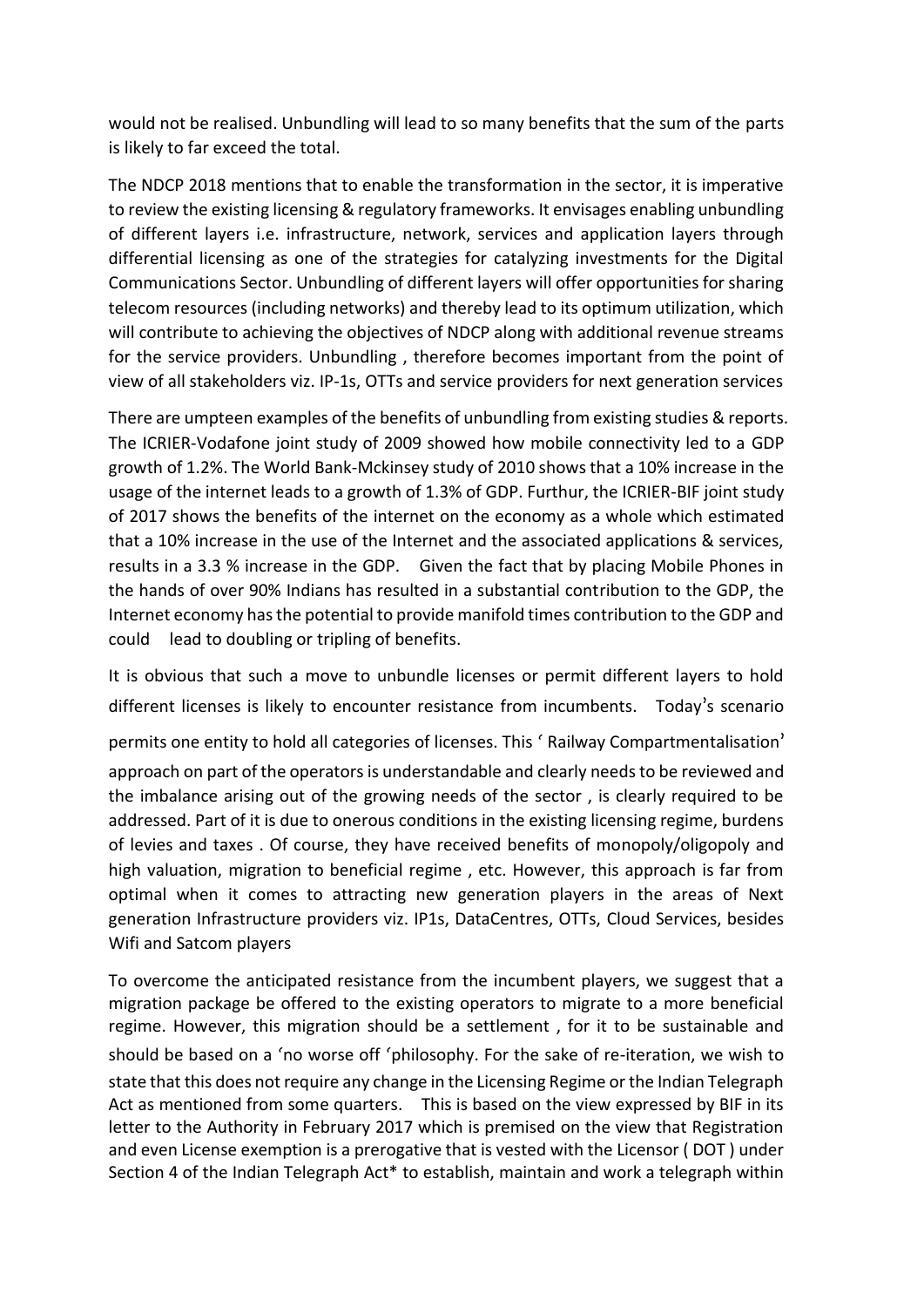any part of India. ( Refer Article on Differential Licensing by Dr. Kuldip Singh & Mr. T.V. Ramachandran -copy attached )

As a part of the ongoing consultation process, BIF supports the move to enhance the scope of the IP1s to include active infrastructure elements along with passive as well w/o imposing onerous licensing burden on them and w/o envisaging change in the existing Registration conditions. OTTs and Next gen apps have been hugely successful in fuelling the broadband era and BIF suggests that the status quo of license-exemption for such players must therefore be continued to be maintained.

Q2. In case it is decided to unbundle the different layers of licensing, (a) what should be the different layers and their scope? What changes would be required in licensing regime to enable such a framework? (b) Should there be a new regime of licensing on which the existing licensees should migrate within a specified time frame or there should be a parallel incentivized licensing regime for unbundled layers of license?

#### **BIF Response**

**( a)** We fully support TRAI's 4-Tier Licensing Structure as mentioned in the CP for each of the following layers viz.

- a. Infrastructure
- b. Network
- c. Application
- d. Service

It has been suggested in some quarters to seek a review and possible change in the licensing regime and the Indian Telegraph Act. This in our humble opinion. is neither warranted nor desired. The available legislative framework is all encompassing and has sufficient provisions to allow for unbundling and a facilitating regime for Next generation services. Copy of BIF submission to the Authority in this respect and joint article on merits of Differential Licensing by Dr. Kuldip Singh-former Member, TDSAT & Mr. TV Ramachandran -President, BIF is also attached \* herewith to help understand and support the case. Unless the issue is understood correctly and dealt with expeditiously by the authorities, harnessing the enormous benefits of the New Gen Services and thereby expediting the vision of Digital India could well come to nought

Existing licenses are non-exclusive licenses .While the licensees have unique rights, other licensees( \* Refer to Article of Dr. Kuldip Singh & Mr. TV Ramachandran on Diferential Licensing attached ) who have simple registration do not have any such exclusive rights and any incentives. UL Licensees are already privileged and have a number of unique rights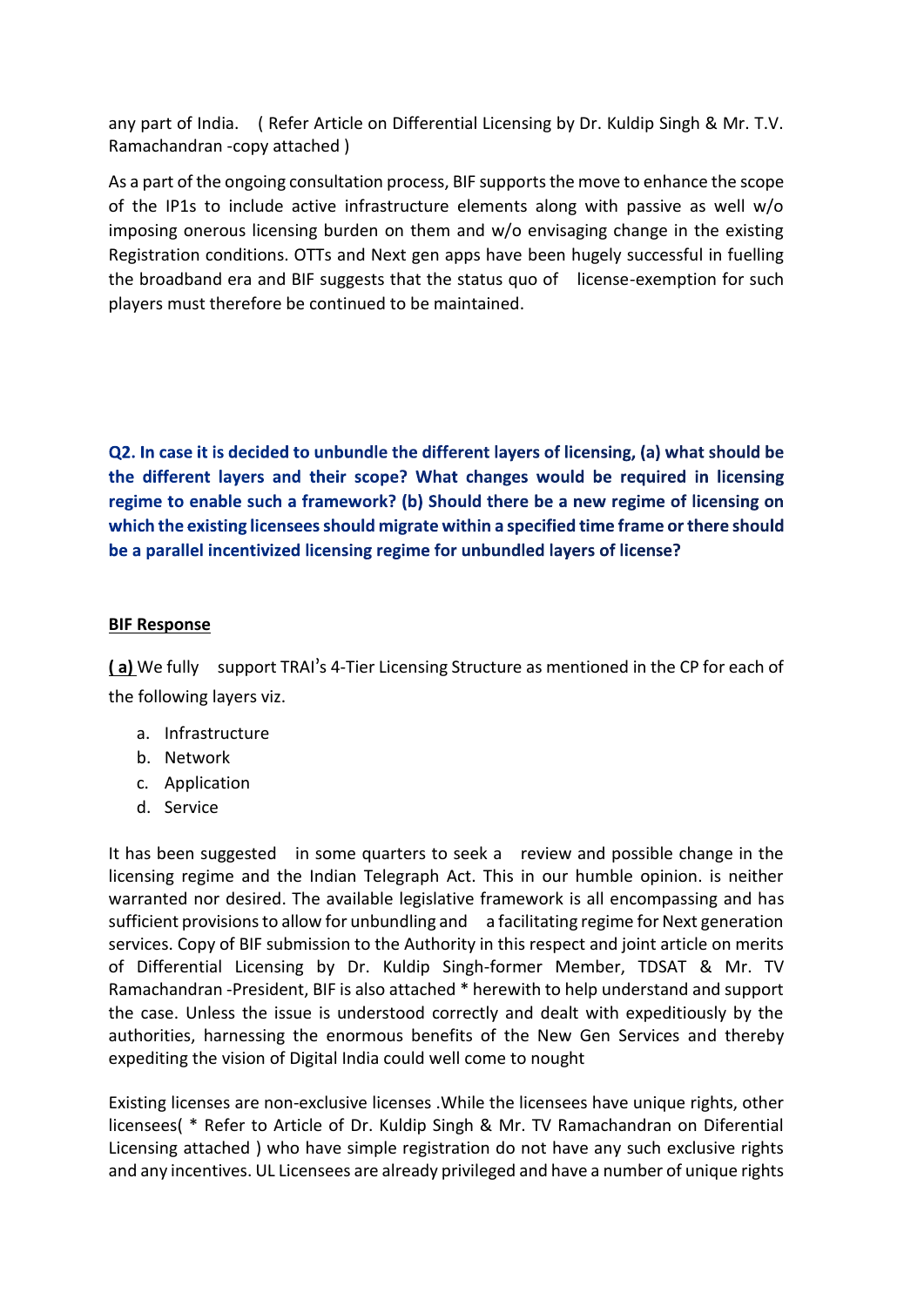associated with them viz. access to spectrum, numbering resources, Right of Way etc. This licensing regime would need to extend the scope of service provisioning for next generation services and value-added services through new entrants and players besides the existing licensed ones. The issue is focussed on whether and what kind of licensing is required for these new breed of service providers, who could potentially be used to offer these services to the masses. .

While the Indian Telegraph Act, 1885, gives exclusive privilege to the Central Government for establishing, maintaining and working telegraphs (telecommunication system), it is important to understand that it also empowers Government to grant a license to any person "on such terms and conditions and in consideration of such payments as it deems fit", to establish, maintain and work a telegraph within any part of India. Clearly, a wide, all encompassing power that embraces all possibilities (including 'no terms') viz. through a simple ' Registration.

While unbundling the above layers, the following could be envisaged in terms of scope for each layer. The scope of the Infrastructure Layer as envisaged through the enhanced scope of IP1 so as to include active infrastructure besides passive infra is perhaps sufficient. The Network Layer could possibly include Radio Access Network (RAN) through MORAN ( Multi-Operator Radio Access Network ) , Backhaul and Core-MOCN ( Multi Operator Core Network ) sharing . The Network layer could possibly be hived off as an independent entity which could then be used to provide on a wholesale basis in a equitable and nondiscriminatory manner to a host of Service operators/providers offering Legacy or Next Generation /Digital Services . The Network Providers would be responsible for owning, building, operating, managing and maintaining the network.

The Application Layer would be like an overlay on the network layer. The OTTs would be typically operating in this layer. OTT services are mere *applications* provided to end users over the internet using the network infrastructure of licensed Telecom Service Providers (TSP). They neither operate on a network nor lease network capacity from a network operator for the provision of their services. The application layer consists of other application providers who are providing application services to different verticals using telecom resources. Applications viz. M2M, IoT, Cloud Services, Data centres, E-Commerce, etc. It is suggested that in the light of promotion of the defined objectives of this exercise, license exempt regulation may be enabled for this layer.

**( b)** As already mentioned above, to overcome the anticipated resistance from the incumbent operators to this differential licensing framework, we suggest migration package be offered to the existing operators to migrate to a more beneficial licensing regime. However, this migration should be a settlement , for it to be sustainable and should be based on a 'no worse off 'philosophy. However, we wish to state that this does not require any change in the Licensing Regime or the Indian Telegraph Act. We however, do no advocate any incentives nor any parallel incentivised licensing regime for this purpose